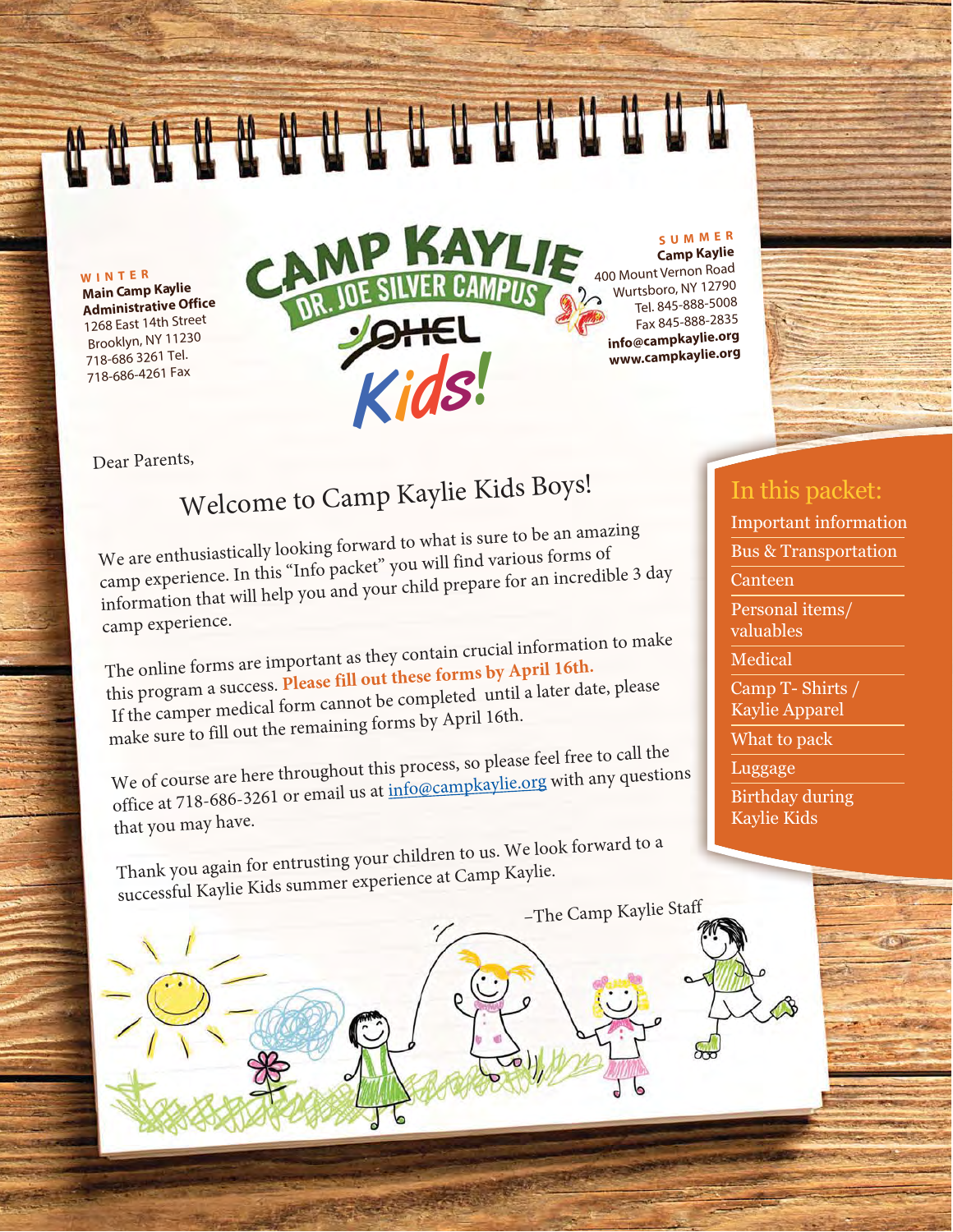

### Important information

The Confidential Camper Information, Parent Questionnaire, Meningitis, and Transportation forms must all be be completely filled out online. Both the Physician Form and the Insurance Form should be uploaded to your campminder account.

**The Physician form must be filled out by, and signed by your child's physician.** JDrugs Form should be sent directly to pharmacy. **Please Note: All medications must come in pre- packaged dosages.**



#### **Bus & Transportation Information**

It is crucial that you fill out the online transportation form to let us **know how your children are arriving to/departing from camp.** 



Boy campers will depart on Monday, July 11th from our bus stops. 9:00 am - N. Woodmere Park 750 Hungry Harbor Rd., Valley Stream NY 11581 10:30 am - YNJ, 666 Kinderkamack Rd, River Edge NJ 07661



Boy campers will return home on Wednesday, July 13th to our bus stops. 12:30 pm - N. Woodmere Park 12:00 noon - YNJ



**Girl campers will depart on Monday, August 8th from our bus stops.** 9:00 am - N. Woodmere Park 750 Hungry Harbor Rd., Valley Stream NY 11581 10:30 am - YNJ, 666 Kinderkamack Rd, River Edge NJ 07661



**Girl campers will return home on Wednesday, August 10th to our bus stops.**

12:30 pm - N. Woodmere Park 12:00 noon - YNJ

Questions? Call us at (718) 686-3261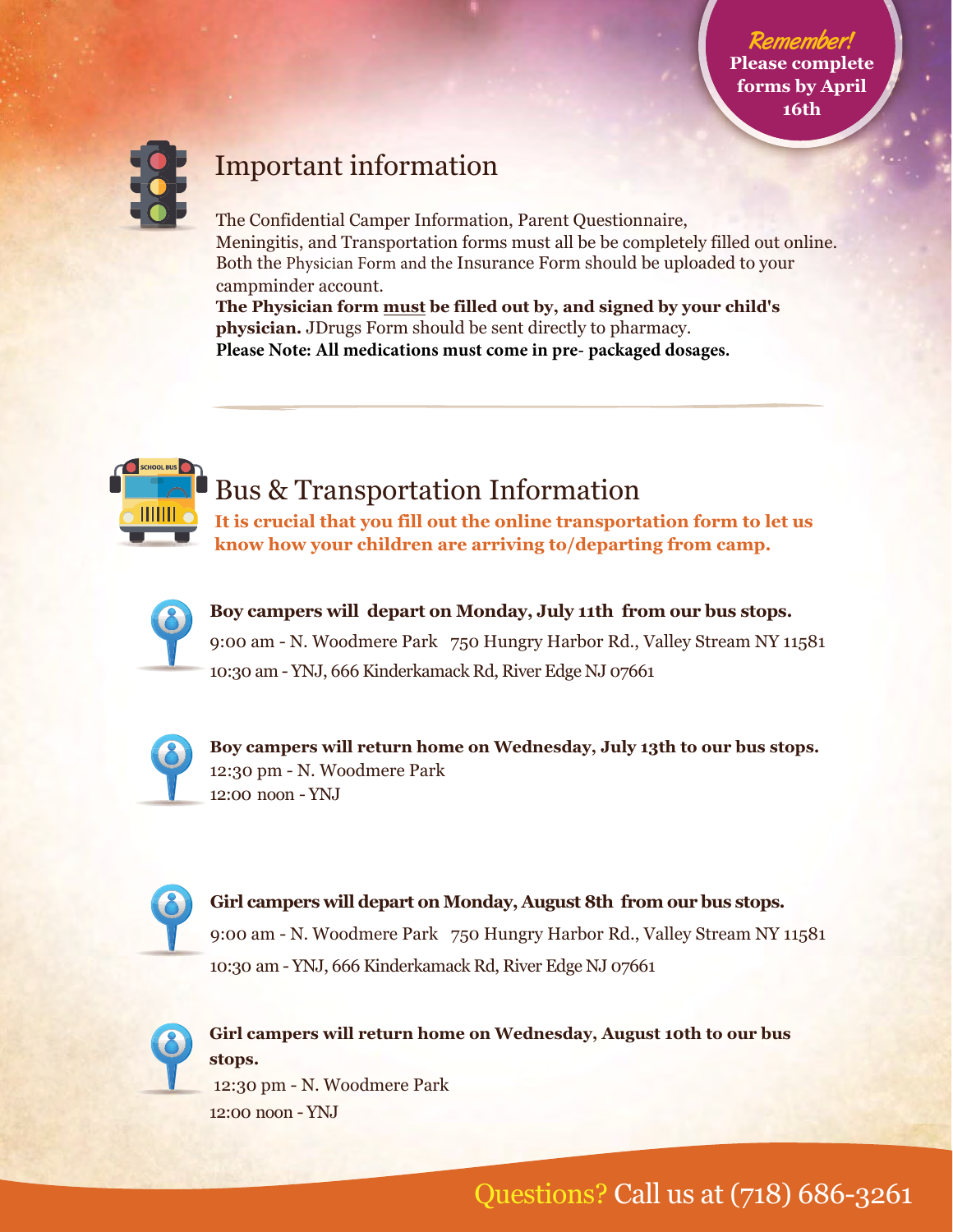#### **Canteen**

**As we are a nut free camp, we have many restrictions with regard to what is allowed to be eaten in camp.** We have many campers with severe allergies and food that is sent cannot contain any trace of nut products. Every camper will have an opportunity visit the Kaylie canteen which has plenty of food/nosh that your children will enjoy. As part of the Kaylie Kids tuition we are giving each camper a \$10 credit to the canteen. If not used the money does not get refunded.



#### Personal Items/Valuables

Please do not send any expensive personal effects with your child to camp such as watches, electronic devices, or other valuable items. They can easily be misplaced or lost. The camp will not assume any responsibility for wear and tear, damage to, or loss of personal items. To ensure that campers spend their time outdoors and are not distracted from camp activities all Ipads/computers/DVD players or similar devices are not to be brought to camp. Music devices are permitted but only devices without internet capability. No extra money is needed to be sent with your child.



#### Medical

Your child's health is our number one priority at Camp Kaylie. It is mandatory that your child be examined by a physician before he/she arrives in camp. In order to finalize enrollment into the Kaylie Kids program the following forms must be submitted:

Insurance Form, Physician Form w/Immunization Record, Meningitis Form, and Parent Questionnaire.

Camp Kaylie requires all campers to be fully immunized as per New York State Department of Health guidelines.

Upon arrival to camp all campers are checked for lice. Any child that is found with lice will be treated in camp by a professional lice removal company. The fee is \$250 which will be directly billed to the parents. You may, if you wish, take your child home to be treated.

**All medication must come in pre-packaged doses.** All medications that a camper is taking must be disclosed on the health history area of the confidential camper form. All medications will be stored in the infirmary with the exception of asthma inhalers per doctor's orders. The camp Nurse/Doctor are the only personnel to access and distribute medication.

## Questions? Call us at (718) 686-3261